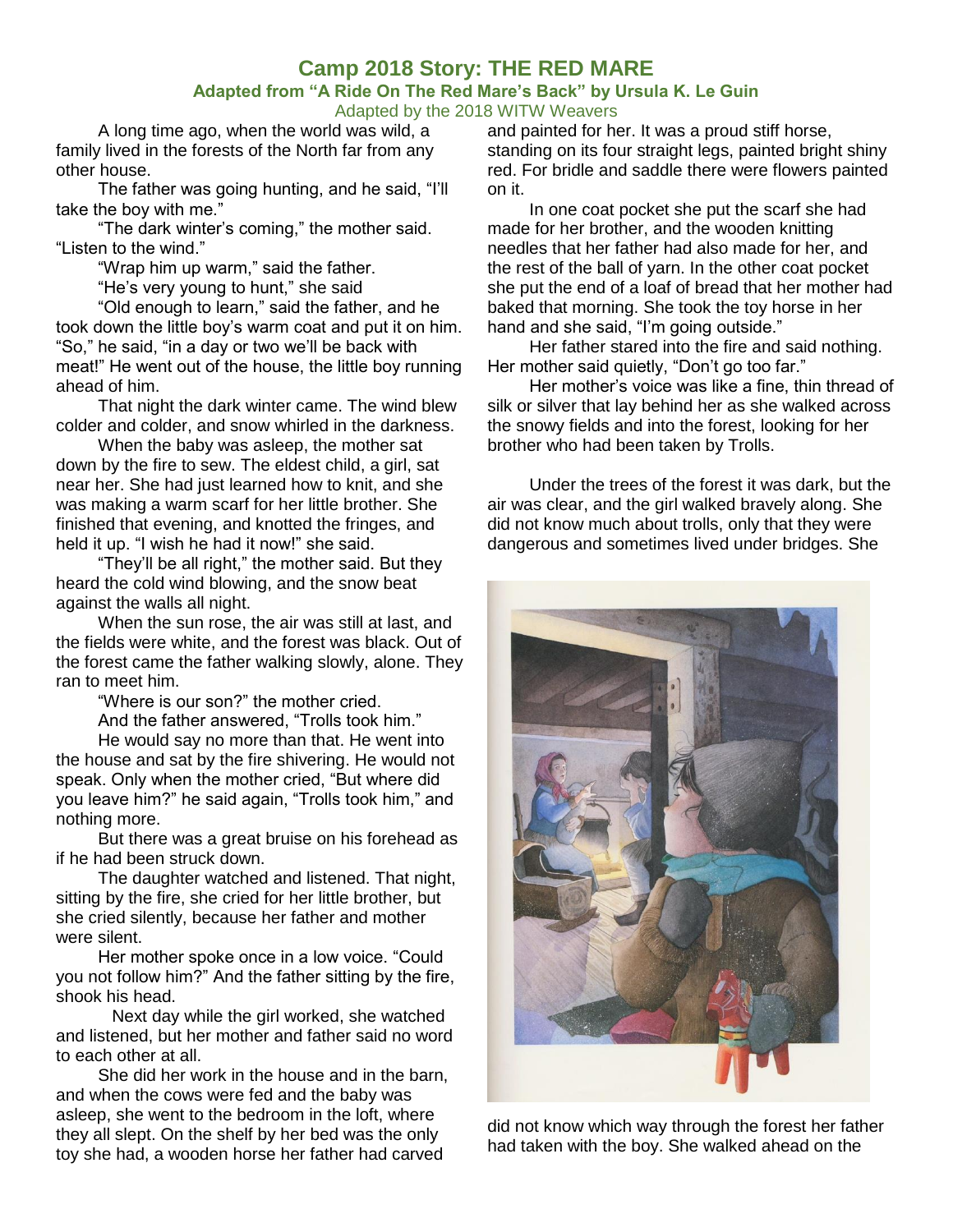path, and when the path branched, she said to the toy horse she carried, "Which way?"

The horse was in her left hand, so its head pointed left, and she went that way.

She walked on and walked on. She saw nothing but the tall dark trees, and a few birds flitting silently, and here and there in the thin snow the tracks of mice and rabbits, foxes and deer.

Days are short in the dark winter of the North. The yellow sunlight slanted through the trees and then was gone. The light was cold and blue.

"Oh, horse," said the girl, "should we go back home?"

The wooden horse kept looking straight ahead.

The girl walked on. She felt lonely, so she talked to the wooden horse. "Mother can't look for my brother," she said. "The baby is delicate, and she has to stay with it. So we should find the trolls and bring my brother home. But where shall we spend the night?"

The wooden horse kept looking at the path ahead of them, so she went on. The air grew lighter as the path led out of the forest to the bank of a river. The open sky above the water was still bright with evening. But the river ran swift and dark, and across it was a narrow wooden bridge.

The girl was afraid. She took a step forward and then stood still. She took one more step, and one more, and now she stood on the bridge. And over the side of the bridge, from underneath it, a great, long arm came reaching, and a great wide hand groped toward her.

She held the toy horse tight in her hand and held still, whispering, "Oh, horse! Help me!"

She felt the wooden toy move in her hand. It

quivered, and trembled, and then it leapt from her hand. As its wooden feet struck the bridge, they turned to hooves, and it stood upon them, a real horse, full size, bright red, with a bridle and saddle of flowers and bright, fiery eyes!

The horse stamped on the planks. The huge arm drew back, and a voice shouted from underneath the bridge. "Who's that stamping on my bridge?"

"Me! The red mare!"

Then the girl and the red mare listened, and they heard the troll under the bridge bumping and banging about.

"It's afraid of me," the red mare said to the girl with a snort, and she stamped on the planks again.

"Stop that!" the troll yelled. "Go on! Go across! Go away!"

"Mount on my back," said the red mare to the girl, and quickly she mounted onto the flower saddle and took up the reins that were a leafy vine.

There on the red mare's back she had no fear. She cried out, "Troll! Where did your siblings take my little brother?"

The troll poked up his head from underneath the bridge, and, oh, he was large and scary.

"What'll you pay me if I tell you?" he growled. "I'll give you my mother's bread," said the girl.

The troll reached up his thorny, wide, hard hand again, and she put the bread in it.

"The boy's in the High House," growled the troll.

And as the red mare trotted across the bridge, they could hear him underneath, biting and chewing the bread.

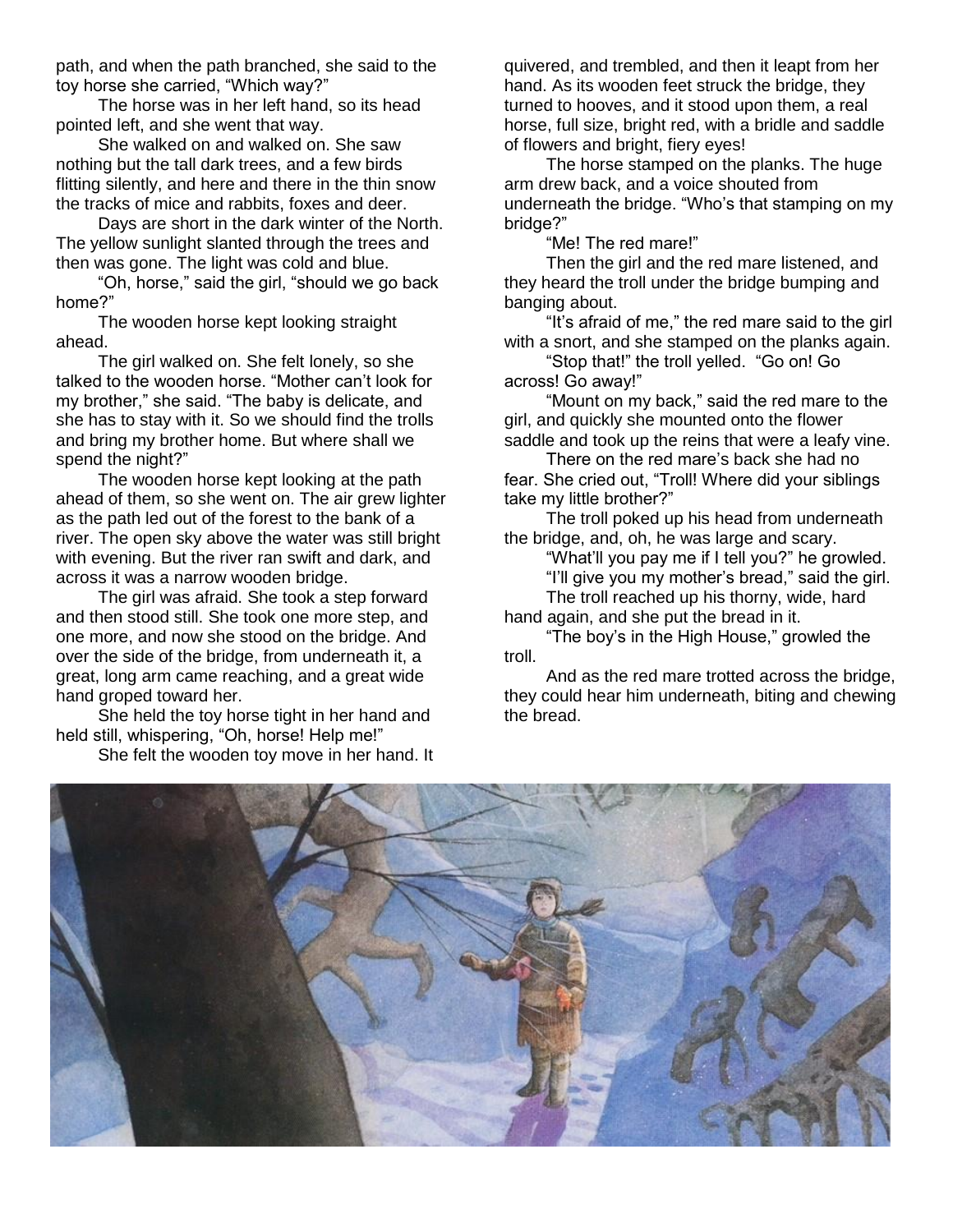"I know the way to the High House," the red mare said. "But it's a long way. We must come there tonight and bring your brother away before dawn, for I have only this one night for you."

"My beautiful red mare," said the girl, "I should have saved the bread for you."

"That's not what I live on," said the mare. "Now, hold on, my girl!"

The red mare broke into a gallop, and as the night grew deeper she ran through the darkness like a flying spark. The girl clung to her, and though the wind was bitter cold and snow blew hard and blinding, yet she smelled the sweetness of flowers as they galloped on.

Sometimes stones clattered under the red mare's hooves, and sometimes the ice of a frozen lake rang like iron bells.



As the night wore on, the red mare went slower, and slower yet, in silence, and with difficulty, for the snow lay ever deeper on their way. At last she was pushing forward one step at a time, and the snow was up to her knees.

"Let me dismount," the girl said, but the red mare shook her head, saying, "The snow's too deep for you. Ride, and look ahead for the High House!"

So the girl gazed ahead into the darkness. And after a long or a short time she saw that the whirling snow glimmered in a dim light that shone far ahead and above them.

"There's a light," she whispered. The red mare bowed her neck and pushed on, climbing, one step at a time, though the snow was almost to her shoulders now.

She took one more step, and the snow was gone. She stood in a circle of light on a bare pavement before a stone door that stood open in the high side of a mountain. The snowy plain was behind them, and rocks and snow and cliffs in front of them, and the dark sky overhead.

"This is the High House," the red mare said, "where the trolls live."

The girl slipped from her back and stood beside her.

"Is my brother inside the mountain?" she asked.

The red mare nodded.

"Are there many trolls there?" she asked. The red mare nodded.

"Are they afraid of you?" she asked.

The red mare shook her head. "But I'm not afraid of them!" she said, stamping her hoof and shaking her leafy bridle. "So, this is what we'll do, my girl. I'll call out the trolls, and tease them, and make them angry. They'll try to catch me. And while they're chasing me, you'll slip inside the mountain and find your brother and bring him out. But you must bring him out before the sun rises for the trolls will all go back underground at the first sight of dawn, lest they be caught in the sunlight and turned to stone. And I have only this one night with you."

"But if they catch you—"cried the girl.

"They'll be sorry," said the red mare. "Now, when they come out, take your chance and slip in like a mouse."

Then the mare reared up on her hind legs and let out a great ringing neigh and came down stamping her forehooves. "Trolls!" she shouted. "Trolls! Would you like a ride on the red mare's back?"

There was a sound of roaring and yelling inside the mountain. Trolls came pouring out of the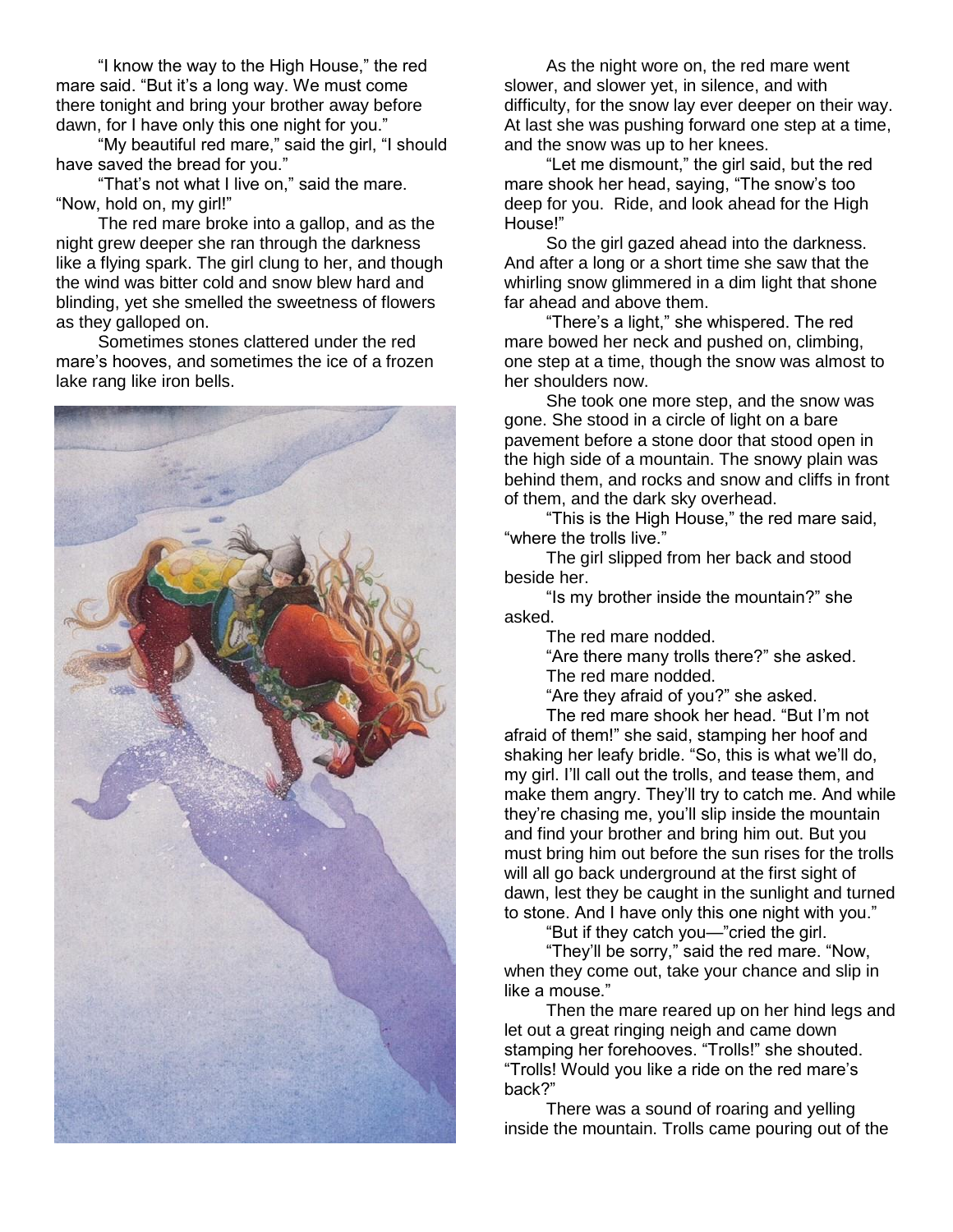door, dozens and scores of them, hairy, scaly and scowling. Their arms were long and their hands wide, their skins were pasty and their eyes small. They came running out so fast, reaching for the red mare's reins, that she barely leapt away in time. She galloped up into the rocks and snow and darkness of the mountainside. Some of the trolls carried flaring torches, and all of them went running after her, shouting, "Catch her! Head her off! Catch her reins!"

Then the girl crept like a mouse's shadow through that high door into the mountain.

Behind her she heard the shouting of the trolls. That noise died away. She stood in a silent stone corridor that led a long way into the mountain. At the far end of it shone a light.

She walked forward. The walls were rough when she touched them. She had to feel her way through the long corridor because the light was so dim.

As she came nearer to the light at the end of the corridor, she saw that it came from a room where torches were set burning about the walls. Voices shouted, children's voices. She walked carefully, keeping in the shadows at the side of the corridor. She came to the doorway and peered in.

The room was huge, like a cave. Around and across it children raced – troll- children, little ones and bigger ones, shouting and yelling, chasing and hitting, tripping and grabbing, throwing things, yanking things, breaking things.

Under a sputtering torch, several large trollchildren were wrestling on the floor. On a pile of stacked up furniture one troll-child stood, bellowing, "I won! I'm king! I won!" Near the doorway two trollbabies, sat, chewing on rattles. In the middle of the room a thin troll-child had made a fire of trash and was cooking something over a stick. And far across the room four or five troll-children were wildly chasing one another around. She looked at them and saw that one of them was not a troll-child, but her brother.

She forgot caution and started to go to him. Just beside her, a deep voice spoke: "Who goes there?"

The girl stopped in terror. A broad, tall troll squatted beside the doorway. It peered at her with its dim eyes, reaching out its hand to stop her.

From her coat pocket she pulled out the only weapon she had – one of the long, strong, wooden knitting needles her father had made. She held it ready to stab the troll's hand. But the troll did not try to seize her.

"I'm one of the children," she said.

The troll looked at her closely, and when it was sure that she was just a child and no threat, it pointed at the knitting needle. "What's that?" it said. "A knitting needle."

"What's that?"

"To knit with."

"What's that?"

"Don't you know? Like this." The girl pulled out the other needle and the ball of yarn and showed them to the old troll. It peered at them.

"Do it," it said.

"Well, you cast on, like this. And then you knit, like this. You see?"

The girl put the needles and yarn into the troll's wide, hard hands. It waved the needles around and tried to make a stitch. Troll hands are good for many things, but their big thick fingers snarled the yarn and snapped the needles. But the troll was delighted and continued to play with the yarn and the knitting needles.

Playing with the yarn absorbed the troll's attention, keeping it quite busy, so she ran across the cave room straight to her little brother and caught him by the hand. "Come on, come quick!" she said.

But he stared at her and pulled his hand away. "What are *you* here for?" he shouted.

"Brother, come with me," she said.

"Why should I? I like it here!"

"Mother and Father are grieving for you."

"I don't care. I like it here. I can do anything I like here. I don't ever go to bed. I don't have to be nice! I can play all day! I'm going to be a troll when I grow up, and be bigger and stronger than anybody!"

Some of the troll-children pressed closer to her, jeering at her.

"Come with me," she said, but he shouted "No!"

She turned and went back across the room toward the doorway. There the old troll squatted, continuing to play with the yarn. It had noticed nothing. It scratched its head with a broken knitting needle and continued to play with the yarn. The girl put her hand in her pocket and felt the scarf she had knitted for her brother. She turned and walked back through the yelling, running, troll-children to her brother. He stood quite alone, looking small.

"I made this for you," she said, and held out the scarf.

"It's cold here," he said. He took the scarf and wrapped it around his neck, hunching his shoulders. "I'm cold," he said. "I want to go home."

"Come on," she said, but he stood there with his shoulders hunched and did not move. She picked him up, and he put his arms around her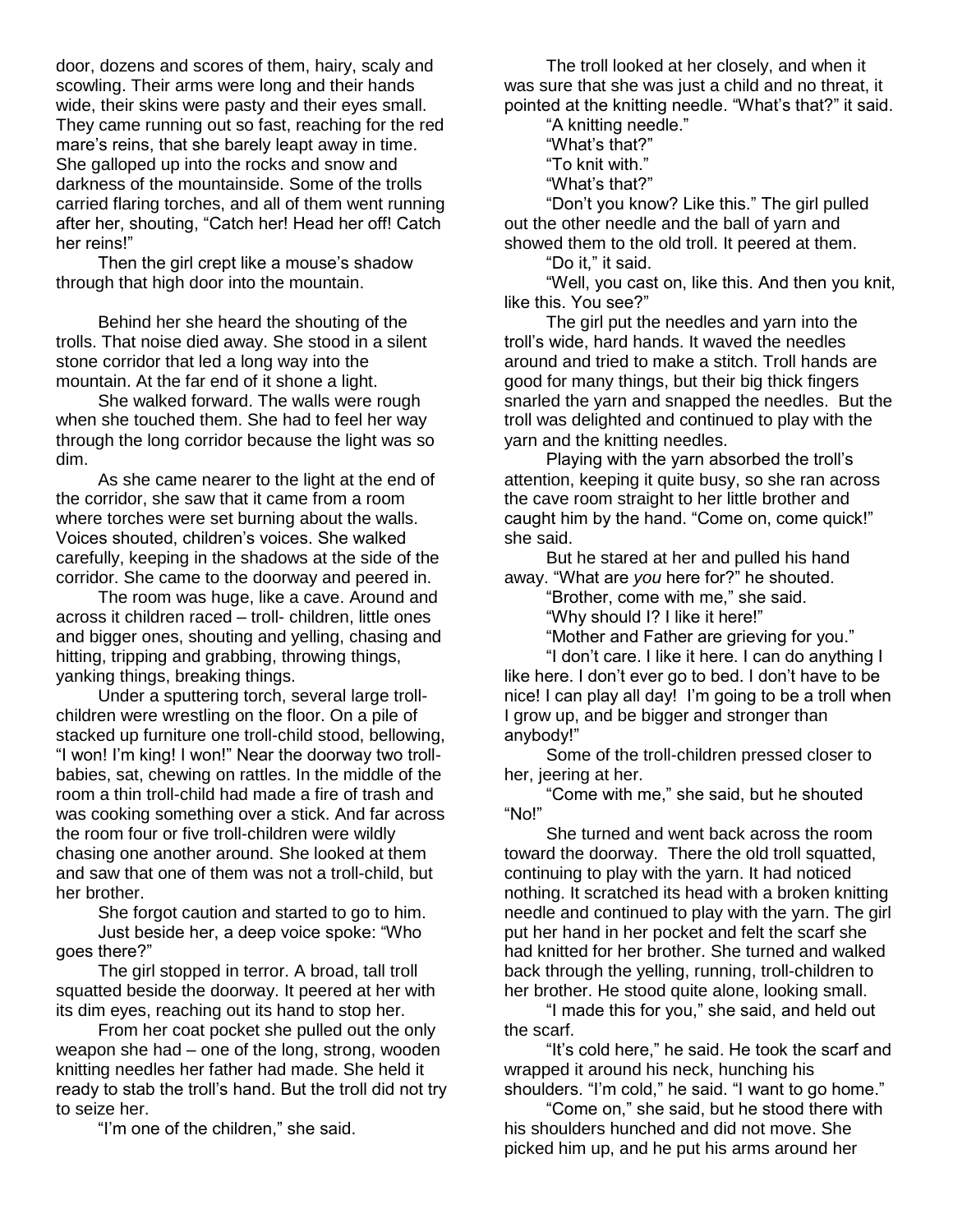neck. She carried him across the cave room, right past the old troll, who was still fully entrenched in knitting.

She carried her brother down the long corridor, hurrying, for she could see that outside the door of the mountain it was no longer night. Dawn was coming, and the air was pale. She carried her brother through the door and into the open air, and there she set him down. He stood beside her, holding her hand.



The girl turned and looked up the mountainside. Plunging down the steep slopes came the red mare. Ropes dangled from her neck, ropes flew from her legs, and a horde of trolls ran and leapt and hopped alongside her, snatching at the ropes. "We've got her!" they shouted. "Now! Catch her! She's caught!"

A huge troll caught the end of the rope around the red mare's neck and pulled her aside. Another grabbed her reins and stopped her, though she kicked and plunged and nearly broke free.

All the trolls pushed into a circle around her, not standing close, for her hooves flashed and her teeth snapped. But with each moment, she grew closer to the edge of the cliff. "Look out!" the girl cried, and the red mare whirled and reared up and at that instant the sun's first ray shone bright

across the snowy land, striking full on the red mare and the circle of trolls.

Dazzled, the girl rubbed her eyes. When she looked again, she saw on the mountainside a circle of great standing stones.

In the midst of the stones a little red thing lay on the snow.

Holding her brother's hand tight, she ran in among the stones and picked up her toy horse. Its paint was chipped and one shoulder was battered, but it was not broken.

"Oh, my beautiful red mare," the girl whispered and she kissed it. Then, holding it in her left hand and her brother's hand in her right, she turned and said, "Now we must go home."

But as they turned to go, a voice cried out, "Stop! Human child, what have you done?"

The girl turned and saw the caretaker troll peering out of the doorway, troll children clustered around it. "You tricked them into the sun!"

"You stole my brother! I had to save him!" the girl shouted back.

"You have your brother now; do you think this is a fair trade?"

"They chased the Red Mare," she protested.

The caretaker troll scowled from the doorway, "You humans, you come take our land, you hunt our animals so there is no food for us. A small boy, a toy horse, are nothing to that!"

The girl listened as the caretaker spoke and watched the troll children, glancing at the standing stones that were their parents, began to feel unsure.

The caretaker troll continued, "You tricked them," it said, "and you need to make it right."

"Make it right? How can I do that?"

"A troll who is turned to stone can be turned back to flesh if it is anointed with certain herbs before the sun sets again," the troll told her. "And you must do it, for if WE go into the sunlight," and it gestured at the troll children around it, "we too will be stone."

"If I do this," the girl said, "how do I know that you will let us leave? Why did you take my brother at all?"

"If you will gather the herbs, then I will tell you why."

The girl agreed, and after the troll described the herb they sought, which grew all around the High House, just where it was needed (as herbs often do), she and her brother gathered a large pile of the herb.

"Now you must cook the herbs, quickly," said the troll, but the girl answered, "You said you would tell me why you took my brother."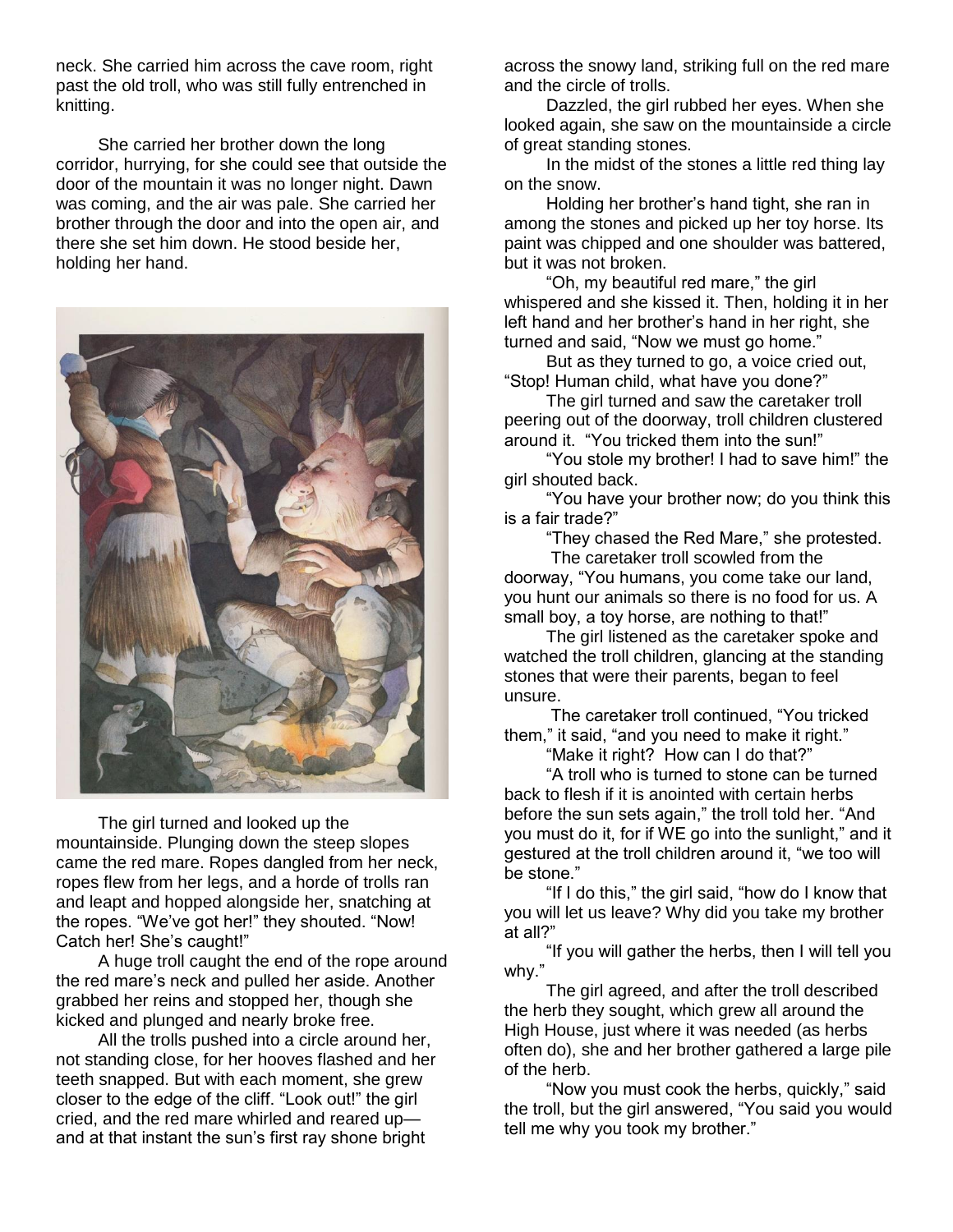"Ah you humans, you just want things your way," cried the troll, gnashing its teeth. The girl shivered, glad she was safe in the sunshine. "Your father brought the boy over the bridge, to hunt the animals we need. A price must be paid."

"We didn't know!" the girl cried. "We didn't know this was your land. We didn't even know you were here!"

"Well, we are here," snarled the troll, "but if you do not get to work, we won't survive. I cannot care for all the troll children by myself. I cannot hunt to feed them."

The girl took a deep breath. "I will prepare the herbs," she said, "if you promise not to steal any more children."

"We will steal your children if you bring them to hunt our lands!"

"What if…" the girl hesitated. "What if we don't hunt on this side of the bridge?"

The Troll peered out from the doorway, checking the sun's position in the sky, grumbling to itself. Then it said, "If you do not bring your children to this side of the bridge, we will not take them. Now, the herbs!"

The girl, with help from her brother, followed the troll's directions, mashing up the herbs into a soft, slimy ointment. When it was done, the sun was low in the sky as dusk approached. "Quickly!" said the troll. "The herbs must be rubbed on them before the sun goes down!"

"How do I know we are safe?" the girl asked again, eyeing the circle of stones warily. "How do I know that you won't simply keep my brother and me?"

"Because you stayed when you could have left, to undo the harm you did," said the troll, "I will give you a token of safe passage. Come here."

Hesitantly, the girl crept close to the doorway, unwilling to leave the safety of the waning sunlight. The troll tossed something at her. At first glance, it was nothing but a snarl of yarn, but as the girl looked closer, she saw that it was a likeness of the troll itself, made with the girl's own yarn.

Then she and her brother went to the stones and, one by one, anointed them with the herbs. Clutching the yarn troll in one hand and the red mare in the other, she backed away to the edge of the clearing and watched the sun slowly slipping behind the horizon.

Then it was dark. All at once the stones shivered and shook, and suddenly a large troop of trolls stood before them, looking angry and fierce. The trolls turned and began to move menacingly toward the girl and her brother, when the caretaker troll and the troll children came tumbling out of the High House doorway.

"Stop!" cried the caretaker, and it told the newly awakened trolls of the bargain it had struck. The trolls grumbled and argued, but in the end, they agreed to honor the bargain.

"But, little girl," said the biggest, meanest looking troll, "if you hunt on our side of the bridge, we will do as we wish."

The girl nodded and handed her brother the yarn troll and pulled his scarf back tightly around him. She told him, "Now it is time for us to go home."

"Where is home?" asked the little boy.

They stood on the side of the mountain in the sunrise. Before them all was wilderness: white snow, grey rock, black forest.

But down the slopes of the mountain, across the snowy plain, reaching into the forest, lay a thin, fine, silvery thread, delicate as spiderweb.

"This way," the girl said.

And they set off, following the silvery thread.

A long way they had to go. They saw only a few birds flitting in the forest trees, and the tracks of mice and rabbits, foxes and deer, in the snow. But the sun shone, and the wind was mild. They walked on and walked on, and as the sunlight died away and the air turned cold and blue, they came to the wooden bridge across the river.

"Oh," cried the little boy, "this is where the trolls came and took me from my father!"

He did not want to set foot on the planks of the bridge, but his sister held his hand and said, "Come on. Don't be afraid. This troll is our friend now."

They walked across the bridge, their feet going *trip! trip!* on the planks. But all the troll underneath the bridge said was, "Good bread!"

"You're welcome," said the girl, and she and her brother went on.

Once they were on their side of the bridge, they stopped and found a nut tree that still bore good nuts, and drank from a spring among icy ferns.

When they came into the house, the baby was sleeping in the mother's lap. Both the parents sat awake by the fire, late as it was, deep in the night. The father stared at them as if he thought he was dreaming. The mother took them in her arms and held them close. She kissed them, and heated milk for them, and made them sit close to the fire. The father and the mother listened to them tell where they had been and what they had done.

Then the mother tucked the little boy into his bed, for he was half-asleep already. She held the girl to her once again, whispering, "My brave daughter!"